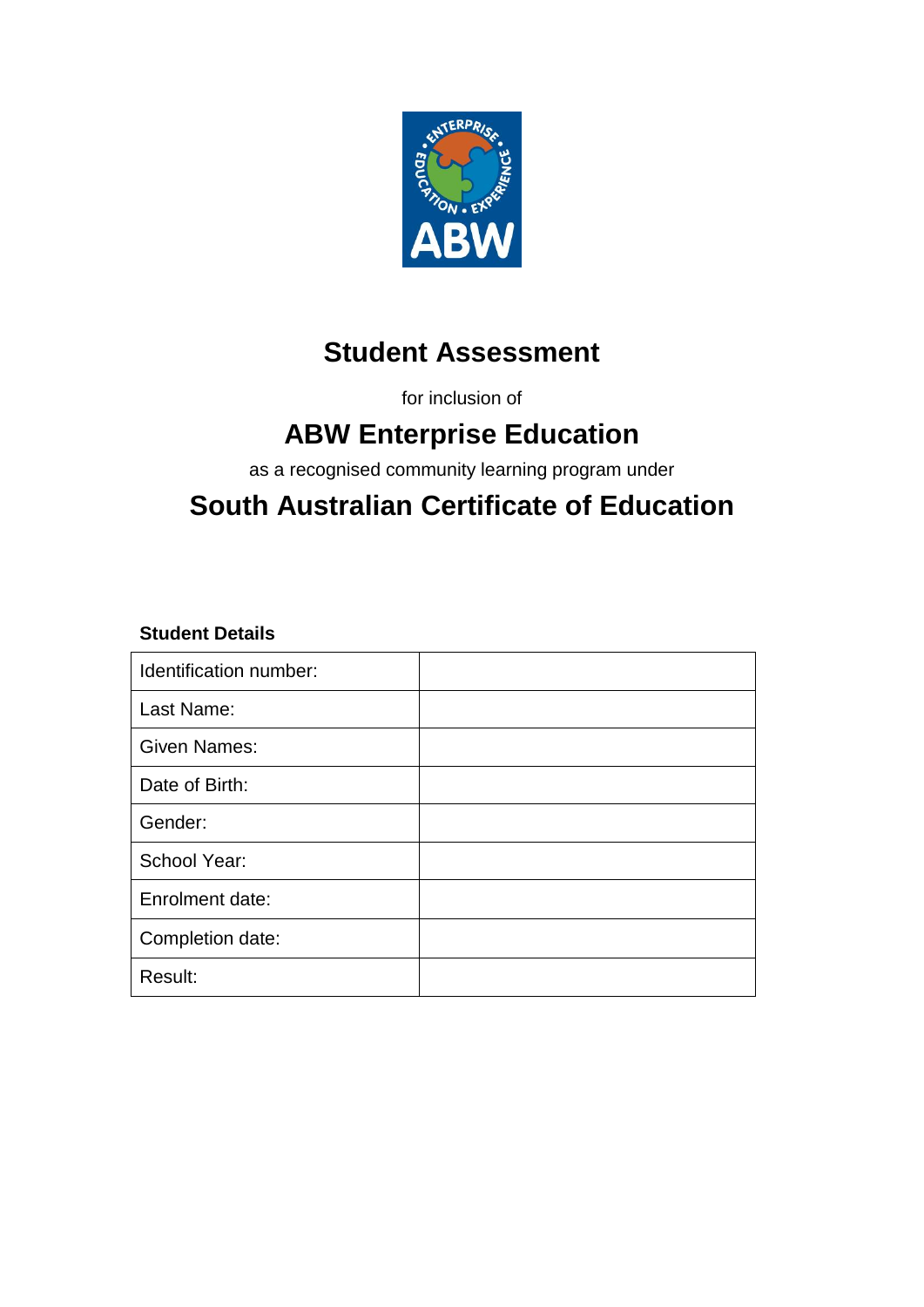### **Areas of individual student involvement during program:**

| <b>Area</b>              | <b>Involvement</b> |
|--------------------------|--------------------|
| Company Role / Position  |                    |
| Simulation               |                    |
| Written Report           |                    |
| <b>Oral Presentation</b> |                    |
| Video Advertisement      |                    |
| <b>Trade Display</b>     |                    |
| Leadership               |                    |
|                          |                    |
|                          |                    |
|                          |                    |
|                          |                    |
|                          |                    |
|                          |                    |

Comments: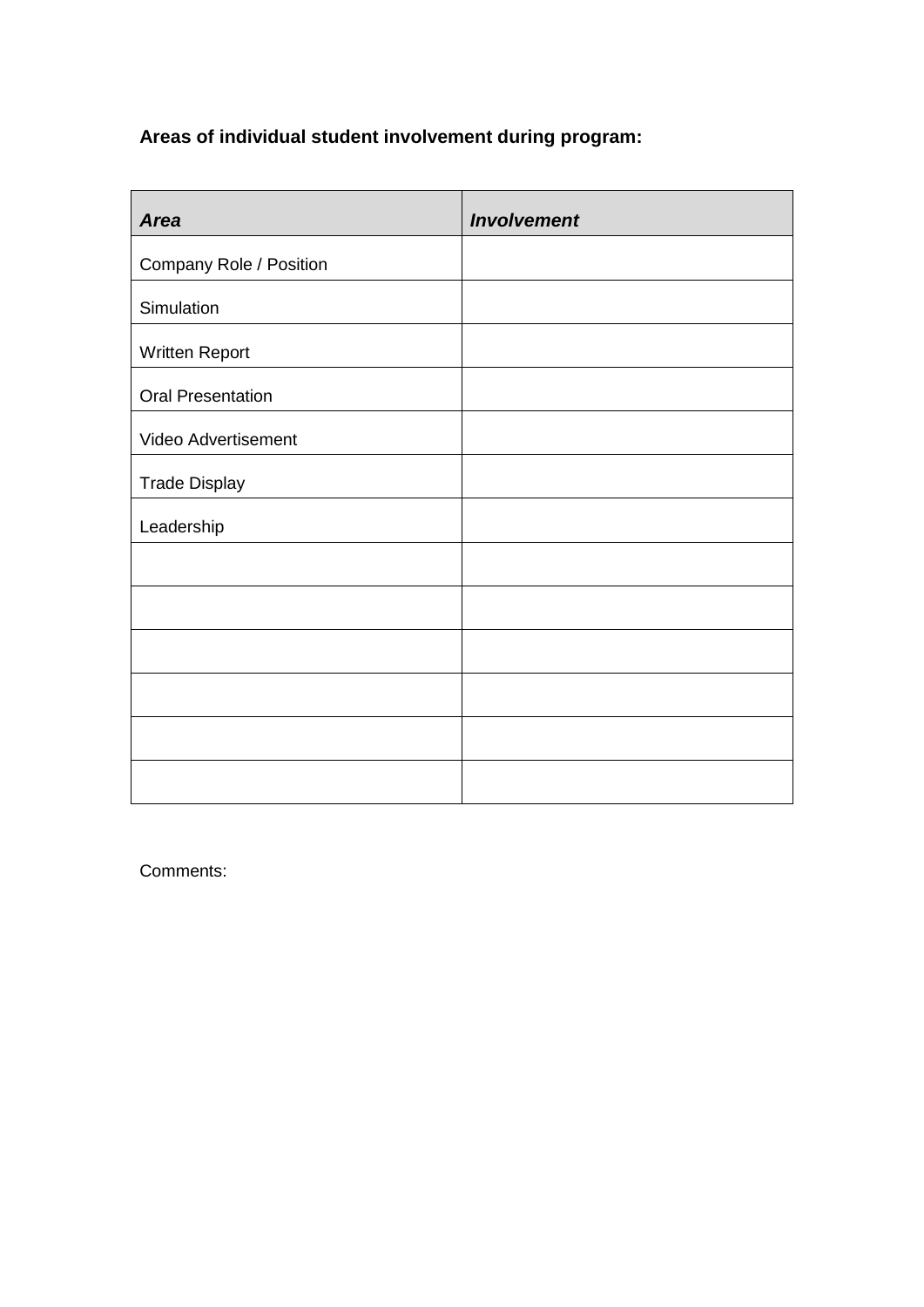### **Communication Skills**

| <b>Level A</b>                                                                                                                                         | <b>Level B</b>                                                                                                                             | <b>Level C</b>                                                                                                                        |
|--------------------------------------------------------------------------------------------------------------------------------------------------------|--------------------------------------------------------------------------------------------------------------------------------------------|---------------------------------------------------------------------------------------------------------------------------------------|
| Without ABW mentor                                                                                                                                     | Without ABW mentor                                                                                                                         | Without ABW mentor                                                                                                                    |
| guidance, a student can:                                                                                                                               | guidance, a student can:                                                                                                                   | guidance, a student can:                                                                                                              |
| communicate ideas and<br>information clearly and<br>accurately all of the time                                                                         | communicate ideas and<br>information clearly and<br>accurately most of the time                                                            | communicate ideas and<br>information clearly and<br>accurately some of the<br>time                                                    |
| communicate information,<br>ideas and concepts about<br>the ABW simulation to team<br>at appropriate times                                             | communicate information<br>and ideas about the ABW<br>simulation to team                                                                   | collect and communicate<br>information about the ABW<br>simulation for company<br>meetings                                            |
| effectively communicate to<br>team information, concepts<br>and ideas on video<br>commercial and trade<br>display, and for writing of<br>report        | communicate to team<br>information and ideas on<br>video commercial and trade<br>display, and for writing of<br>report                     | collect and communicate<br>to team available<br>information on video<br>commercial and trade<br>display, and for writing of<br>report |
| effectively communicate new<br>product concept through<br>commercial and trade<br>display with impact on<br>audience                                   | effectively communicate<br>new product concept<br>through commercial and<br>trade display                                                  | communicate new product<br>concept through video<br>commercial and trade<br>display                                                   |
| effectively communicate<br>information, concepts and<br>achievements to readers of<br>written report and through<br>oral report to invited<br>audience | communicate information,<br>concepts and<br>achievements to readers of<br>written report and through<br>oral report to invited<br>audience | communicate information<br>to readers of written report<br>and through oral report to<br>invited audience                             |
| demonstrate high level<br>writing skills                                                                                                               | demonstrate competent<br>writing skills                                                                                                    | demonstrate writing skills                                                                                                            |
| fluent use of mathematical<br>ideas and techniques to<br>report on company<br>achievements                                                             | competent use of<br>mathematical ideas and<br>techniques to report on<br>company                                                           | use mathematical<br>techniques and solve<br>problems where required<br>to report on company<br>achievements                           |
| demonstrate high level<br>speaking skills                                                                                                              | demonstrate competent<br>speaking skills                                                                                                   | demonstrate speaking<br>skills                                                                                                        |
| where appropriate, respond<br>to requests for advice to<br>assist others to<br>communicate effectively                                                 | where appropriate, respond<br>to requests for advice                                                                                       | where appropriate, seek<br>clarification and advice                                                                                   |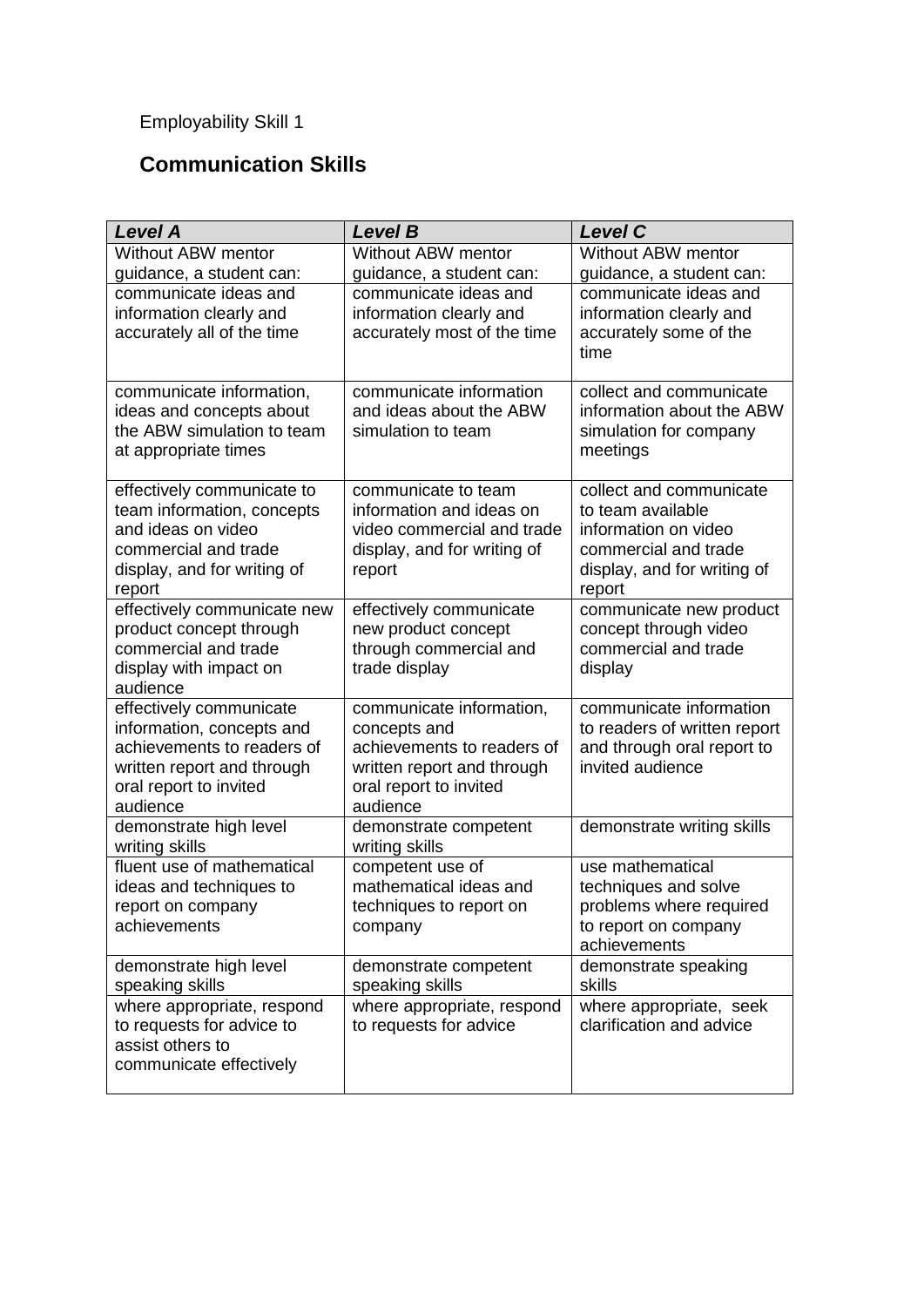#### **Team work skills**

| <b>Level A</b>                                                                                                                                                               | <b>Level B</b>                                                                                                             | <b>Level C</b>                                                                                                      |
|------------------------------------------------------------------------------------------------------------------------------------------------------------------------------|----------------------------------------------------------------------------------------------------------------------------|---------------------------------------------------------------------------------------------------------------------|
| Without ABW mentor                                                                                                                                                           | Without ABW mentor                                                                                                         | Without ABW mentor                                                                                                  |
| guidance, a student can:                                                                                                                                                     | guidance, a student can:                                                                                                   | guidance, a student can:                                                                                            |
| cooperate and participate;<br>and takes responsibility and<br>facilitates group discussions<br>and activities most of the time                                               | cooperate and participate<br>in group discussions and<br>activities most of the time                                       | cooperate and participate<br>in group discussions and<br>activities some of the time                                |
| effectively lead and motivate<br>team through planning and<br>organising company<br>meetings during simulation,<br>and on video commercial,<br>trade display and oral report | effectively work with others<br>in team during simulation,<br>and on video commercial,<br>trade display and oral<br>report | cooperate with others in<br>team during simulation,<br>and on video commercial,<br>trade display and oral<br>report |
| demonstrate improvement in<br>group participation and<br>leadership skills                                                                                                   | seek improvement in group<br>participation and group<br>dynamics                                                           | understand the need to<br>seek improvement in<br>group participation and<br>group dynamics                          |
| identify changed conditions in<br>group structures and<br>relationships and facilitate<br>processes to respond<br>constructively to major<br>changes                         | understand changed<br>conditions in the group and<br>help the leaders to<br>respond constructively                         | work within the group and<br>understand the value of<br>working well in a team                                      |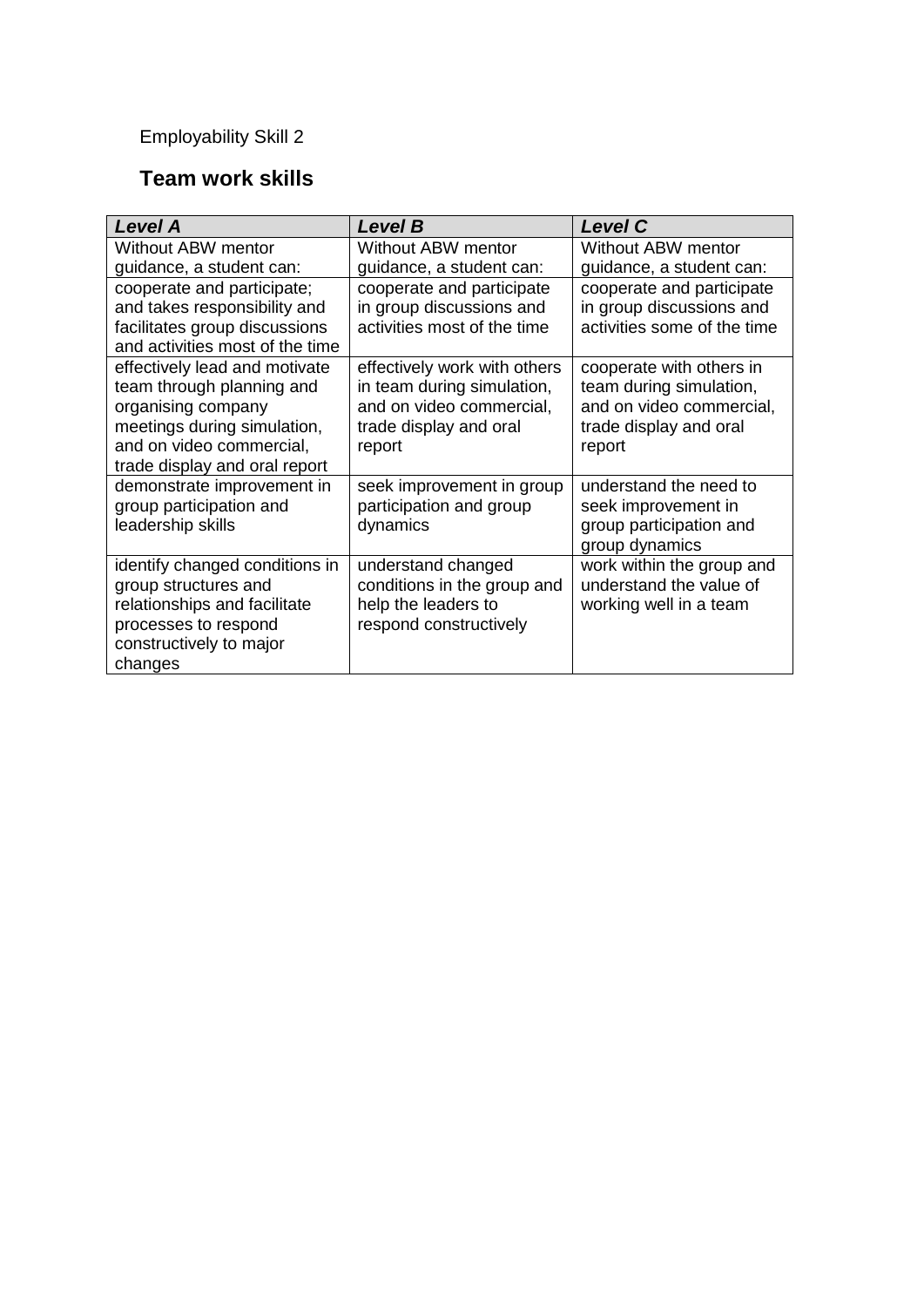### **Problem-solving skills**

| <b>Level A</b>                                              | <b>Level B</b>                                   | <b>Level C</b>              |
|-------------------------------------------------------------|--------------------------------------------------|-----------------------------|
| Without ABW mentor                                          | Without ABW mentor                               | Without ABW mentor          |
| guidance, a student can:                                    | guidance, a student can:                         | guidance, a student can:    |
| define and solve complex                                    | competently solve                                | solve business problems     |
| business problems arising                                   | business problems arising<br>from the simulation | arising from the simulation |
| from the simulation, including<br>the assessment of balance | including the assessment                         | where required              |
| sheets and profit / loss                                    | of balance sheets and                            |                             |
| statements, and calculation                                 | profit / loss statements                         |                             |
| of share price                                              |                                                  |                             |
| fluently use mathematical                                   | competently use                                  | use mathematical            |
| ideas and techniques to                                     | mathematical ideas and                           | techniques where required   |
| make company decisions                                      | techniques to make                               |                             |
|                                                             | company decisions                                |                             |
| define and solve creative and                               | competently solve creative                       | solve creative and/or       |
| technical problems at a high                                | and technical problems                           | technical problems where    |
| level during the making of the                              | during the making of the                         | required during the making  |
| video commercial, in                                        | video commercial, in                             | of the video commercial, in |
| preparation for the trade                                   | preparation for the trade                        | preparation for the trade   |
| display and in writing and                                  | display and in writing and                       | display and in writing and  |
| presenting of report                                        | presenting of report                             | presenting of report        |

Employability Skill 4

# **Initiative and enterprise skills**

| <b>Level A</b>                | <b>Level B</b>               | <b>Level C</b>               |
|-------------------------------|------------------------------|------------------------------|
| Without ABW mentor            | <b>Without ABW mentor</b>    | Without ABW mentor           |
| guidance, a student can:      | guidance, a student can:     | guidance, a student can:     |
| contribute original ideas and | contribute to ideas and      | contribute to ideas and      |
| participate in brainstorming  | participate in brainstorming | participate in               |
| most of the time              | most of the time             | brainstorming some of the    |
|                               |                              | time                         |
| use insightful analysis to    | use routine analysis to      | collect relevant information |
| make company decisions in     | make company decisions       | to make company              |
| the simulation                | in the simulation            | decisions in the simulation  |
| evaluate ideas and expand     | evaluate ideas and expand    | understand the need to       |
| ideas by researching and      | ideas by researching and     | evaluate ideas               |
| adapting from other           | adapting from other          |                              |
| information most of the time  | information some of the      |                              |
|                               | time                         |                              |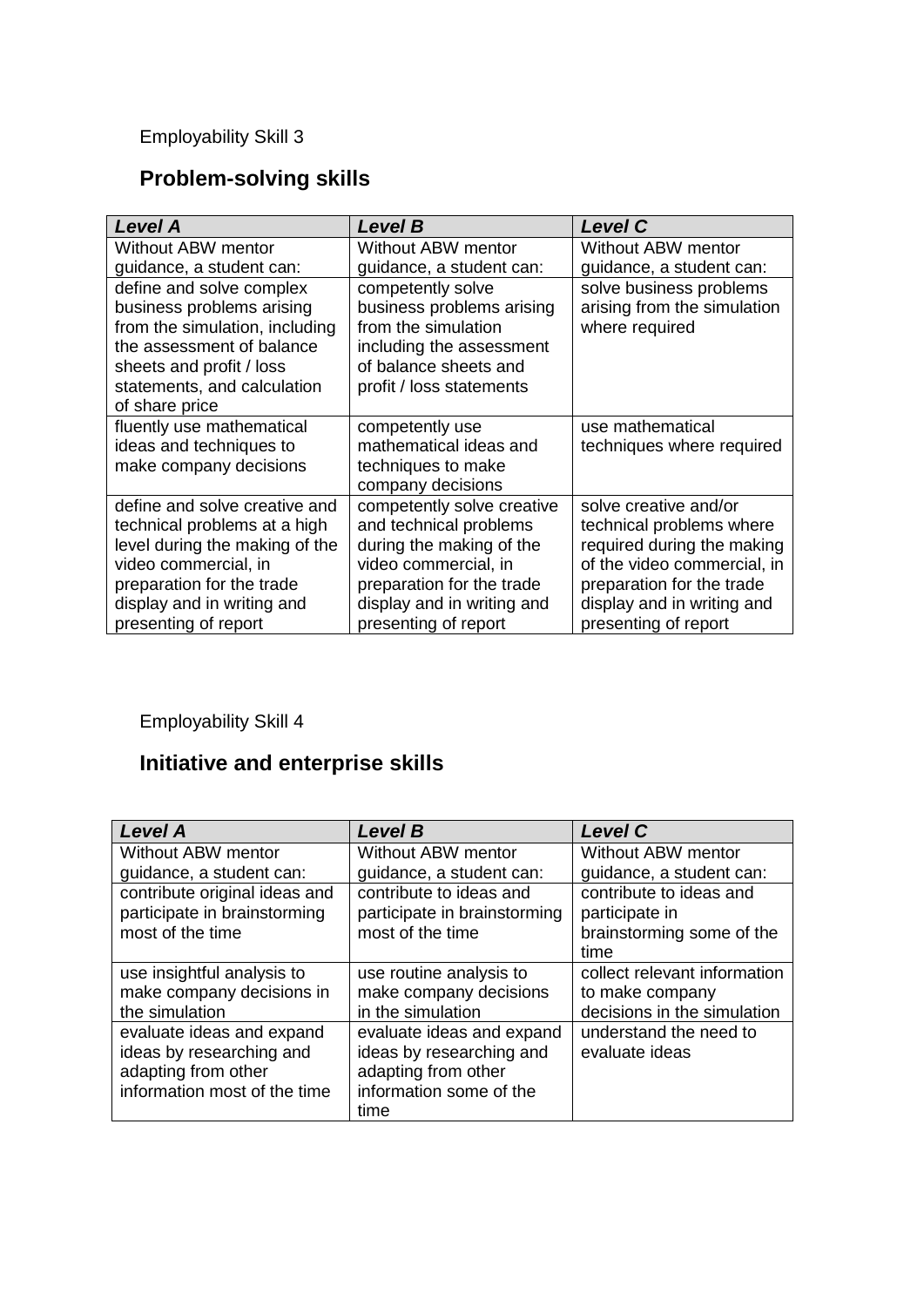# **Planning and organising skills**

| <b>Level A</b>                                            | <b>Level B</b>                                      | <b>Level C</b>                                   |
|-----------------------------------------------------------|-----------------------------------------------------|--------------------------------------------------|
| Without ABW mentor                                        | Without ABW mentor                                  | Without ABW mentor                               |
| guidance, a student can:                                  | guidance, a student can:                            | guidance, a student can:                         |
| collect, organise and easily                              | collect and organise                                | collect and communicate                          |
| access all available                                      | available information                               | information for company                          |
| information including                                     | including previous results                          | meetings                                         |
| previous company results                                  | for meetings                                        |                                                  |
| set targets in levels of                                  | set targets and use                                 | assist set targets and                           |
| production, staffing numbers,                             | strategies to achieve them                          | understand strategies to                         |
| marketing budgets, prices,                                |                                                     | achieve them                                     |
| advertising; then consider,                               |                                                     |                                                  |
| select and use strategies to                              |                                                     |                                                  |
| achieve targets                                           |                                                     |                                                  |
| effectively lead team through                             | plan and organise                                   | organise activities at                           |
| planning and organising                                   | company meetings and                                | individual level                                 |
| company meetings and                                      | individual activities                               |                                                  |
| activities; distribute                                    |                                                     |                                                  |
| assignments and tasks                                     |                                                     |                                                  |
| necessary to meet company                                 |                                                     |                                                  |
| objectives                                                |                                                     |                                                  |
| collect, organise and access<br>all available information | collect, organise and<br>communicate available      | collect and communicate<br>available information |
|                                                           |                                                     |                                                  |
| about making of video                                     | information about making<br>of video commercial and | about making of video                            |
| commercial and setting up                                 |                                                     | commercial and setting up                        |
| trade displays                                            | setting up trade displays                           | trade displays                                   |
| effectively lead and motivate                             | plan and organise                                   | organise activities at                           |
| team in planning storyboard,                              | storyboard, script, props                           | individual level                                 |
| script, props and rehearsals,                             | and rehearsals, and plan                            |                                                  |
| and in planning trade display                             | and organise trade display                          |                                                  |
| including organising the                                  | including collection of                             |                                                  |
| collection and preparation of                             | materials, at individual and                        |                                                  |
| materials                                                 | team level                                          |                                                  |
| identify changed conditions                               | identify changed conditions                         | identify conditions and                          |
| and adapt plans to respond                                | and adapt plans to meet                             | understand with                                  |
| constructively to major                                   | changes                                             | explanation to plan and                          |
| changes                                                   |                                                     | organise                                         |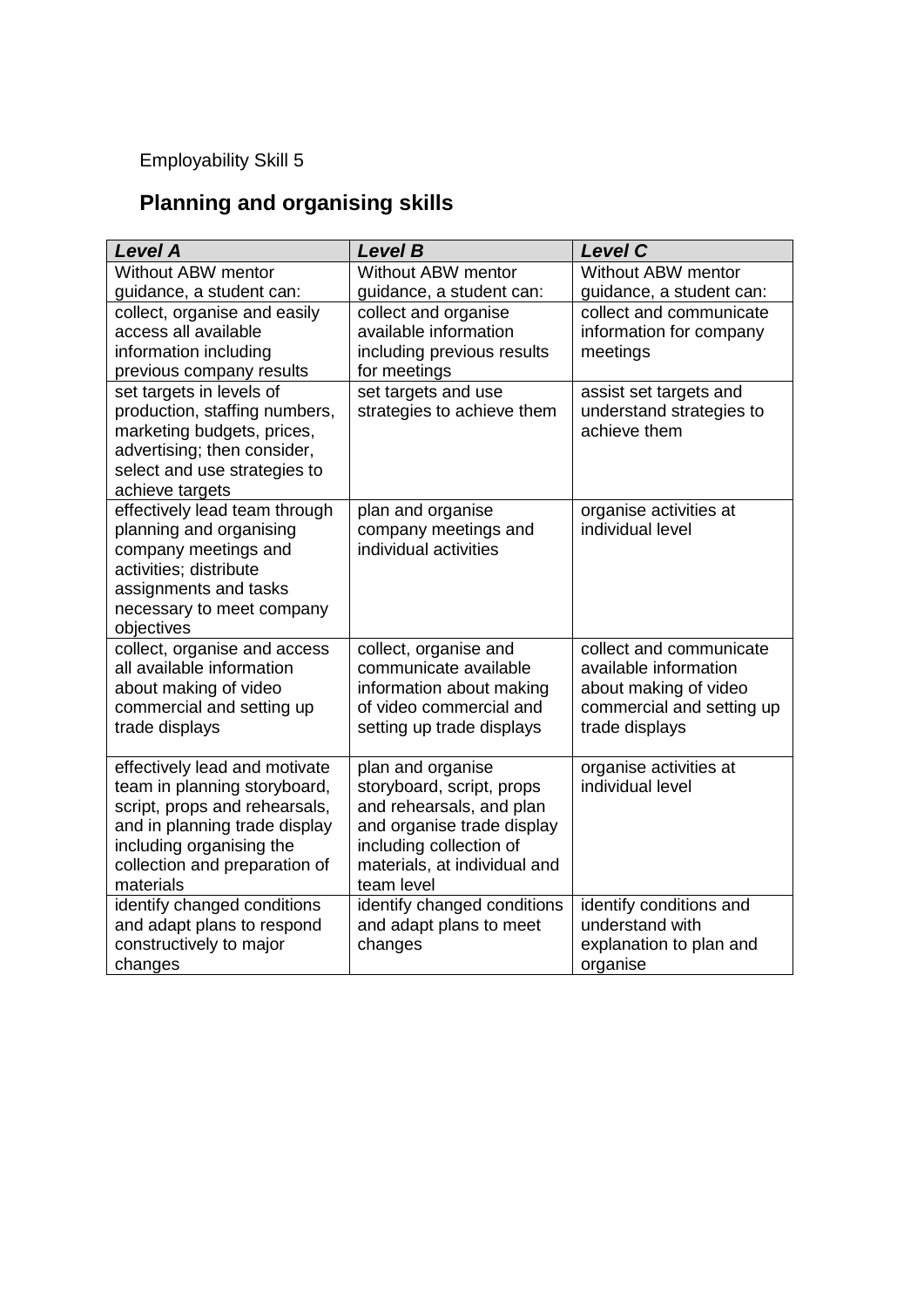## **Self-management skills**

| <b>Level A</b>                                                                                                         | <b>Level B</b>                                                                                                         | <b>Level C</b>                                                         |
|------------------------------------------------------------------------------------------------------------------------|------------------------------------------------------------------------------------------------------------------------|------------------------------------------------------------------------|
| <b>Without ABW mentor</b><br>guidance, a student can:                                                                  | Without ABW mentor<br>guidance, a student can:                                                                         | Without ABW mentor<br>guidance, a student can:                         |
| participates willingly and<br>enthusiastically in all<br>activities and takes<br>responsibility for most<br>activities | participates willingly and<br>enthusiastically in all<br>activities and takes<br>responsibility for some<br>activities | participates willingly and<br>enthusiastically in most<br>activities   |
| responsibly manage<br>activities within proposed<br>times                                                              | help to manage activities<br>within proposed times                                                                     | understand the need to<br>complete activities within<br>proposed times |
| work independently all of the<br>time                                                                                  | work independently most<br>of the time                                                                                 | complete tasks with some<br>quidance                                   |

### Employability Skill 7

# **Learning skills**

| <b>Level A</b>               | <b>Level B</b>              | <b>Level C</b>              |
|------------------------------|-----------------------------|-----------------------------|
| Without ABW mentor           | Without ABW mentor          | Without ABW mentor          |
| guidance, a student can:     | guidance, a student can:    | guidance, a student can:    |
| plan, reflect on, and direct | plan own learning, knowing  | seek assistance from        |
| own learning, knowing when   | when to seek assistance     | ABW mentors, peers, the     |
| to seek assistance from ABW  | from ABW mentors, peers,    | ABW manual and              |
| mentors, peers, the ABW      | the ABW manual and          | technology including the    |
| manual and technology        | technology including the    | <b>ABW</b> simulation       |
| including the ABW simulation | <b>ABW</b> simulation       |                             |
| apply strategies to persist  | persist with and learn from | learn from problems         |
| with and learn from problems | problems independently      | independently and / or      |
| independently and            | and collaboratively         | collaboratively             |
| collaboratively              |                             |                             |
| exhibit knowledge and        | exhibit some knowledge,     | show a willingness to learn |
| insights, and motivation and | and enthusiasm for          | about running a business    |
| enthusiasm for learning,     | learning, about running a   |                             |
| about running a business     | business                    |                             |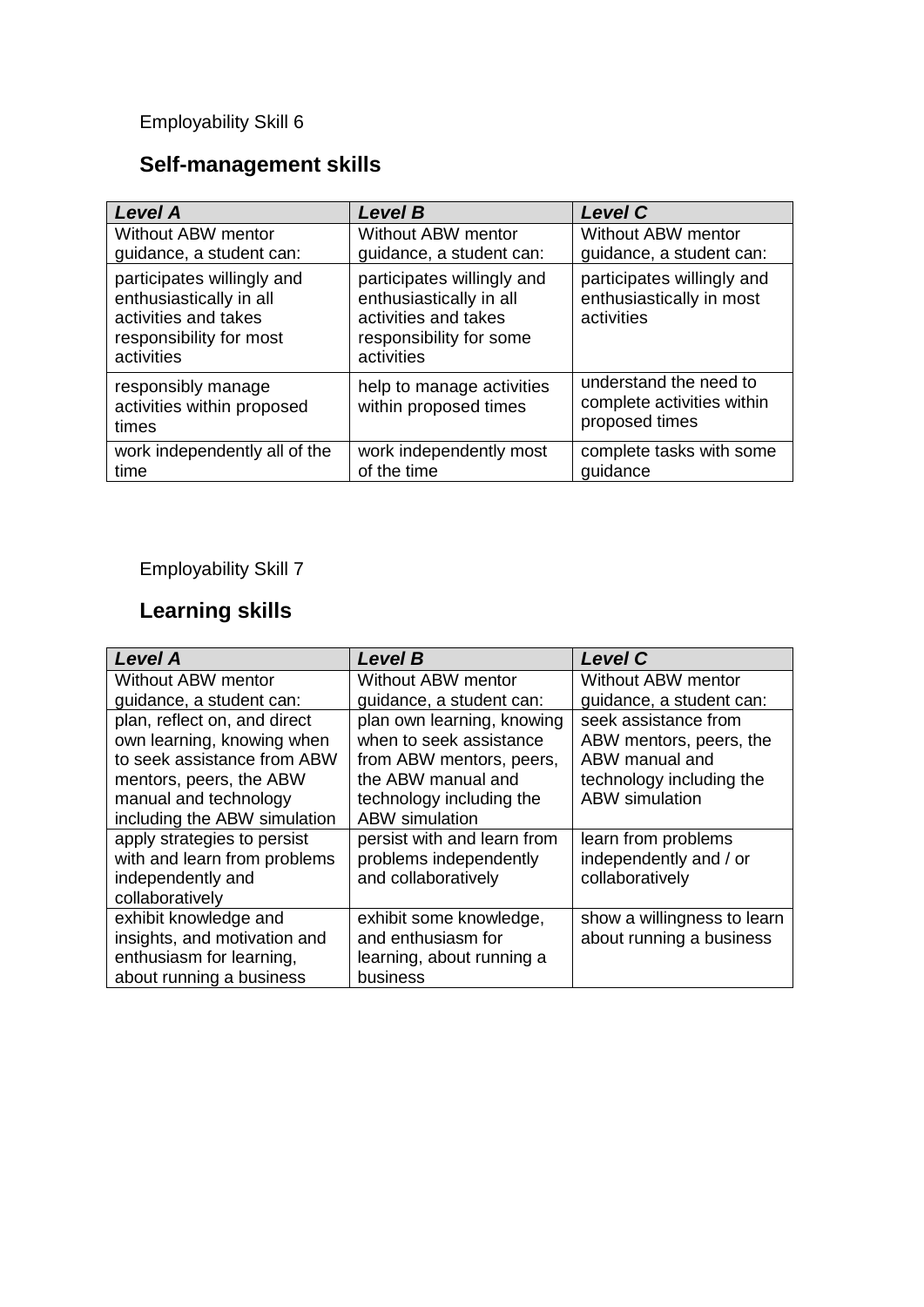# **Technology skills**

| <b>Level A</b>               | <b>Level B</b>              | <b>Level C</b>             |
|------------------------------|-----------------------------|----------------------------|
| Without ABW mentor           | Without ABW mentor          | Without ABW mentor         |
| guidance, a student can:     | guidance, a student can:    | guidance, a student can:   |
| appropriately choose and     | competently use available   | use available technology   |
| effectively use available    | technology including        | including calculators      |
| technology including         | calculators for company     | where required for         |
| calculators for company      | decisions                   | company decisions          |
| decisions in simulation      |                             |                            |
| appropriately choose and     | competently use available   | use available technology   |
| effectively use available    | technology for trade        | where required for trade   |
| technology for trade display | display and video           | display and video          |
| and video commercial         | commercial                  | commercial                 |
| appropriately choose and     | competently use available   | use available software and |
| effectively use available    | software and hardware for   | hardware where required    |
| software and hardware for    | report preparation and oral | for report preparation and |
| report preparation and oral  | presentation                | oral presentation          |
| presentation                 |                             |                            |